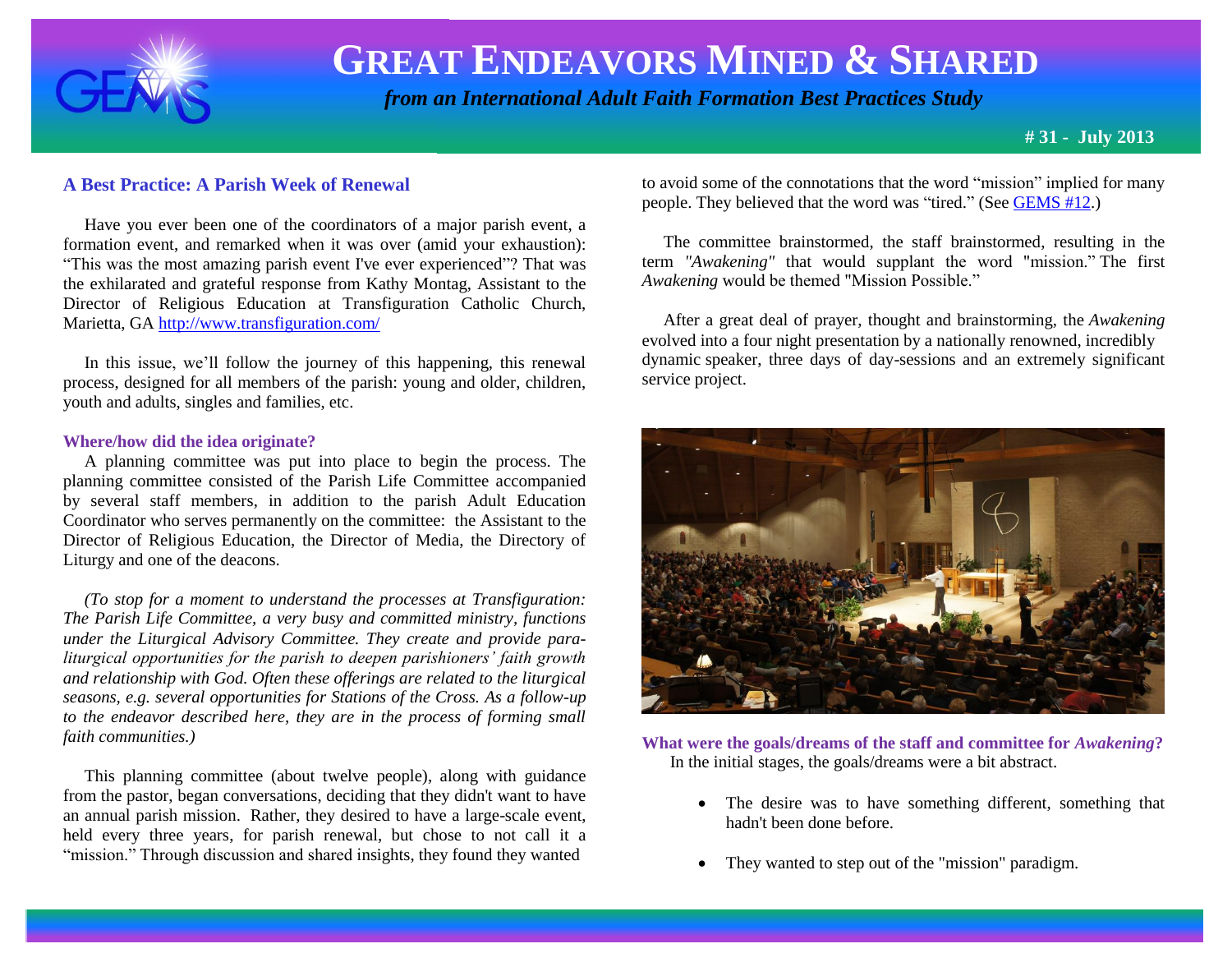One of the goals was to attempt to reach those parishioners who feel as though the Church doesn't have much to offer them, the ones who fall between the crazy cracks that are so hard to identify.

As the planning continued and time was nearing the event, Monsignor Patrick Bishop, the pastor, began reflecting more and more concerning Small Faith Sharing Groups and how the *Awakening* might hopefully lead to more people joining these small groups. As many parishes today, Transfiguration is very large, resulting in the reality that sometimes people get lost in the shuffle. Small Faith Sharing Groups provide parishioners the experience of Church in an intimate setting.

• Thus, one of the goals/dreams – and "actions" - during the *Awakening* was a slight push to grow that ministry.

### **Were other committees and parishioners involved in the preparations?**

 The Parish Life Committee was the steering committee, handling most of the work, but many details were delegated to various ministerial groups within the parish.

Two examples:

- Every evening began with a dinner. A particular ministry sponsored/prepared and cleaned up after each of those dinners.
- Second: prior to each evening session, a particular ministry would oversee all the hospitality aspects.

In reality, the list of ministries that helped was endless.

### **What were the events and schedule of "Mission Possible?"**

#### **Sunday**

 3:00 – 5:30 pm: Feeding the 5,000 (Service project to feed 5,000 people in the Marietta area)

- 7:00 pm: Pizza dinner following the 6:00 pm liturgy
- 7:30 9:00 pm: Awakening Presentation: "Amazing Race Amazin' Grace"

Break-out sessions for children

9:00 pm: Reception

### **Monday**

10:00 am – noon: Awakening to Prayer

Workshops to experience various types of prayer:

- Prayer through Music
- Prayer with Scripture
- Centering Prayer
- Ignatian Prayer
- Adoration
- Visual Reflection

Noon: Liturgy in the chapel

- 6:00 pm: Light dinner
- 7:00 8:30 pm: Awakening Presentation: "Extreme Makeover" Break-out sessions for children

8:30 pm: Reception

### **Tuesday**

9:00 am: Liturgy in the chapel

10:00 am – noon: Awakening to Catholicism

Workshops on knowing our Catholic faith:

- How Do I answer that Question?
- Catholic Social Teaching
- Catholics and Scripture...Yes, we DO read it!
- What Do We Believe and Why Do We Believe It?

Noon – 1:00 pm: Open Mike

Open forum discussion and lunch with the *Awakening* presenter

6:00 pm: Light Dinner

7:00 – 8:30 pm: Awakening Presentation: "The Apprentice"

Break-out sessions for children

8:30 pm: Reception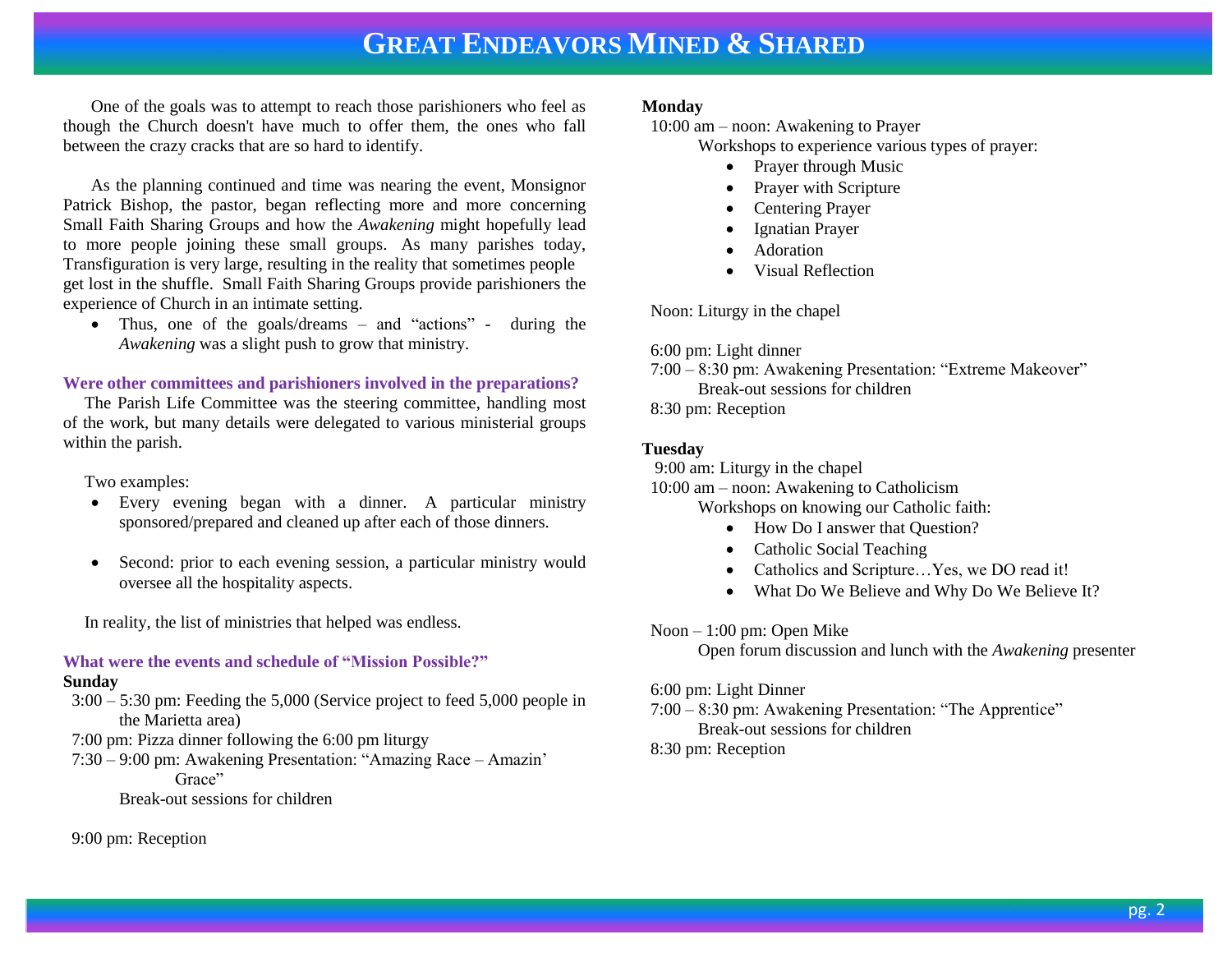### **Wednesday**

9:00 am: Liturgy in the chapel 10:00 am – 12:30 pm: Awakening to Justice Workshops on issues of justice in our world today

- Human Trafficking
- Respect for All Life
- Homelessness
- Purchasing Power: How What You Buy Matters

### 6:00 pm: Light Dinner

7:00 – 8:30 pm: Awakening Presentation: "The Voice"

This evening presentation was for the whole family; therefore, no break-out sessions for children

8:30 pm: Reception



### **Why were morning workshop sessions offered during this** *Awakening***?**

 During the planning period a survey was conducted, both in the pews and online, to attempt to discern the spiritual growth needs of the parishioners. When compiling the results, it was determined that most of those needs could be addressed in a workshop setting. For example, a question was asked regarding whether people were interested in learning more about their Catholic faith, sort of a *Catholicism 101*; this scored very

high on the survey. The most popular morning of workshops was on Wednesday, Awakening to Justice, in which presenters offered workshops on issues of Catholic Social Justice:

- Human Trafficking in the Metro Atlanta area
- Respecting All Life (especially Death Penalty)
- Purchasing Power, etc.

### **Who led the workshops sessions?**

 One was led by one of the deacons. All the others, depending on the topic, were facilitated by parishioners who were well-learned in their subject area; others were facilitated by experts employed in their field.

 The woman who offered the session on human trafficking was appointed by former Georgia Governor Sonny Perdue to a position with the Department of Children and Families, and is currently director of Devereux Georgia in Atlanta, a treatment facility for youth who are experiencing emotional and behavioral challenges, some of whom are victims of trafficking.

([http://www.devereux.org/site/PageServer?pagename=ga\\_index\)](http://www.devereux.org/site/PageServer?pagename=ga_index)

### **What was the service project?**

 The planning committee portrays the service project as "Truly miraculous." The goal was to feed 5,000 people. With over 400 people responding, parishioners made 2700 sandwiches (ham and cheese or turkey and cheese) and collected over 2800 non-perishables.

 Everyone was involved: families with young children, teens, young adults, middle-agers, retired people; all walks of life showed up to help. The committee describes it as "joyful chaos" and shares a little tidbit on the humor of God: "Throughout the project we kept running out of bread and people kept volunteering to run to the grocery store and grab a few loaves here and a few loaves there. The volunteers were making the sandwiches so fast that the bread would run out. The other volunteers kept running to the store and back and forth and back and forth until we ran out of other supplies. We started counting and cleaning and the final numbers: 2700 sandwiches (give or take a few) and the only thing left over: bread - just like the miracle in Scripture. Needless to say, the irony of the moment and the presence of the Spirit (and God's sense of humor) weren't lost on anyone."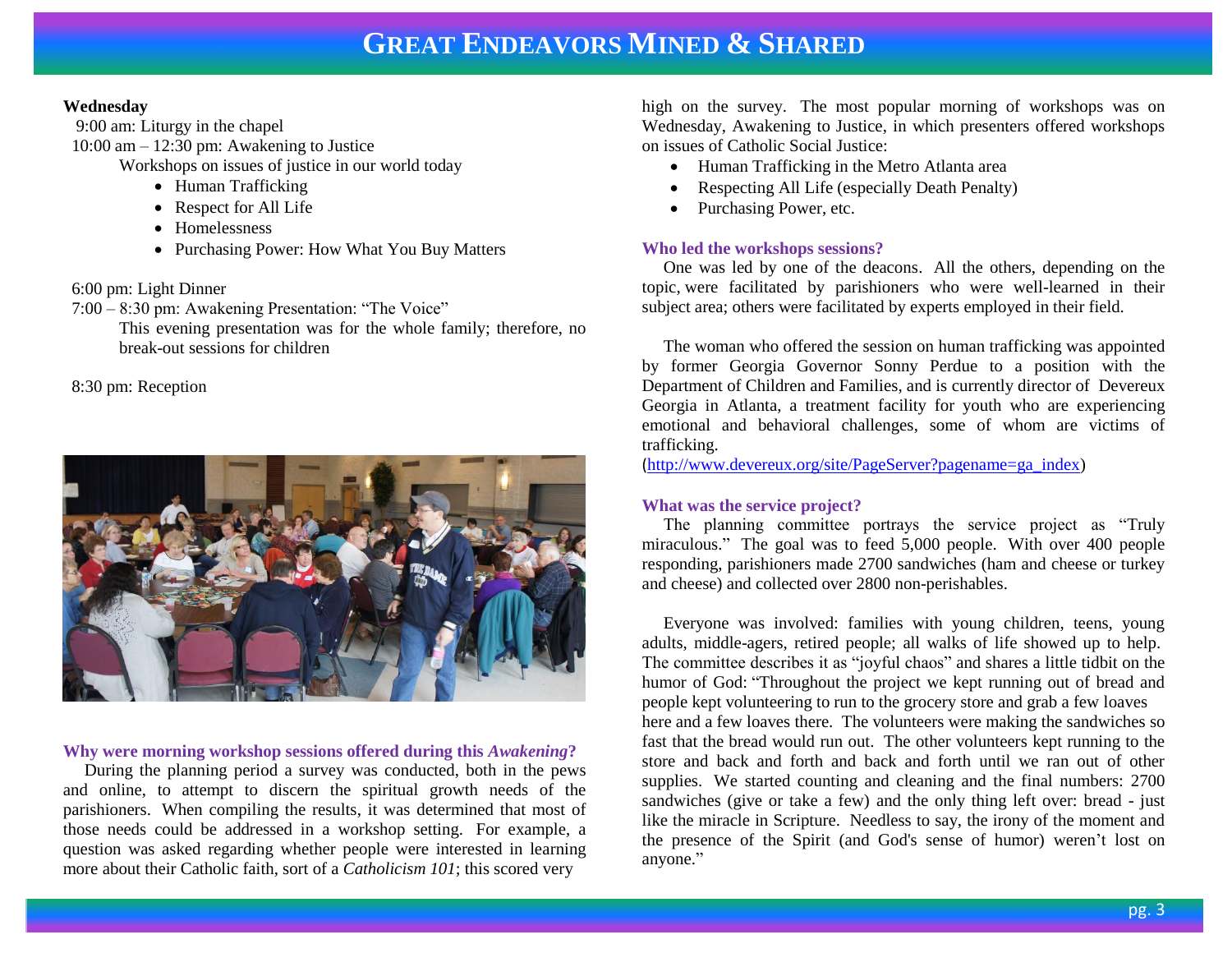

### **What did the breakout sessions with the children entail?**

 On Sunday, Monday and Tuesday evenings, children from Kindergarten through grade 6 participated in activities that were created around the evening themes for the adults.

- During the first evening, "Amazing Race? Or Amazing Grace," the children created prayer hearts and wheels as well as making sack lunches for the "Feeding the 5000 Project" that were taken to some children on the street.
- Monday evening's theme, "Extreme Make-over," invited the children to have relay races, dressed in all types of old dress-up clothing. They then discussed how it doesn't matter how we look on the outside. What matters, rather, is what's on the inside; God loves unconditionally.
- During Tuesday evening's theme, "The Apprentice," our need to be Jesus' apprentice was explored. The youngsters toured the parish Saint Vincent de Paul Food Pantry and helped sort and assemble food bags.

Each evening averaged about seventy-five children participating.

### **What occurred on the last evening, with families together for the session?**

 Wednesday evening saw the inclusion of a few items which weren't incorporated in the other nights. The evening's theme, "The Voice" reflected on the question, "Whose voice are we listening to?"

- A wonderful children's book, *The Voice: A Story about Faith and Trust* by R. W. Metlen (Paulist Press, 2001) was read.
- A skit was performed by a few of the parish teens.

### **Weeks** Awakens

#### **How was the** *Awakening* **publicized; how were the people invited?**

 The publicity/marketing was a teaser campaign. It was to rolled out very slowly, initially saying very little. It began with a simple ad on the back of the bulletin that started to build the logo and a count-down banner ad on the front that said "The Soul Awakens in 12 Weeks." Every week it progressed just a little bit.

 Awakening t-shirts were purchased for the staff and everyone on the committee, with several extras for the first of three Awakening Weekends.

- During the first Awakening Weekend, the first weekend in November, everyone wore their shirt as the committee began to tease people during the announcements, saying, "Save the date, the Awakening is coming."
- A fun t-shirt giveaway took place by previously placing an Awakening sticker on one of the music programs. Everyone in the assembly was asked to look at their program; the one with the sticker received a free t-shirt.
- On each Awakening weekend there was a giveaway for the families. The first weekend was an Awakening magnet for the fridge. This created a spirit of fun, wondering and excitement; people started asking questions. They were answered simply with, "Just wait and see."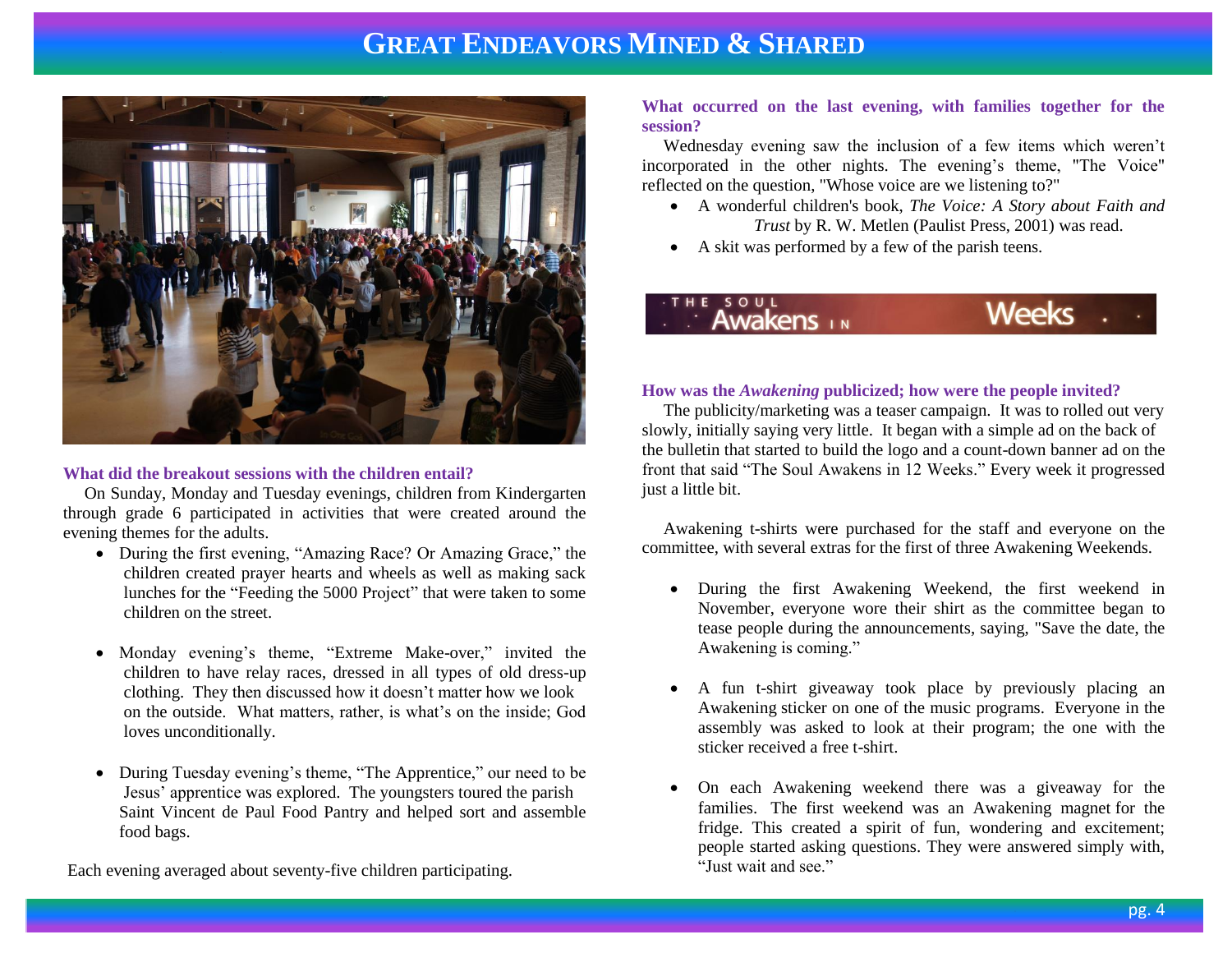- Meanwhile, little items were being dropped into the website, again just teasing. The Director of Media put together an enticing informational video that the committee members took to several ministries, giving a brief presentation about what was happening and how help was needed. The goal was to communicate with all the ministries. There are over 80!
- During the second Awakening Weekend, the first weekend in December, everyone who had a t-shirt wore it including the priests and deacons. Another t-shirt giveaway, but this time it was three per Mass.
- A bit more information was shared during the announcements. The ad on the back of the bulletin was building and the count-down banner ad on the front was counting down.
- The giveaway this weekend was a CD prepared by the *Awakening*  speaker. Because it was a five minute reflection on the *Awakening* and Advent – and it was short – the hope was that families would listen to it on their car CD player on the drive home from liturgy.
- The third Awakening Weekend, the first weekend in January, saw many t-shirts being worn. This time, the giveaway was five t-shirts per Mass. People began ordering them for themselves. Parish was really buzzing.
- There was no giveaway this weekend, but the brochure, with full details was given out. The schedule was also contained in the bulletin. All the information was now out; high and excited energy could be felt throughout the parish.
- Other publicity items were created:
	- o a banner placed in the narthex with the logo
	- o a simple banner with the white cross (shaped like a distorted figure eight) on black fabric that hung on the reardos (wall behind the altar)
- o A music video was made and shown during the Awakening and on the website
- o The Awakening speaker spoke at all the Masses. By that point, everyone was saying "Are you coming tonight?"



### **As the Awakening ended, what were some of feelings and comments from the parishioners?**

- "Energizing, engaging and challenging. I particularly enjoyed hearing the teens' comments and input. Such a different perspective. The program did a great job at integrating all ages."
- "Really hit me hard. The message about opening my eyes acknowledging that everyone has loved, lost and struggles. I keep repeating that to myself every day."
- "This was the best mission I think we've ever had...and I have been in the parish for 33 years. The Awakening "team" did an outstanding job. Everything came together beautifully and those four days were very uplifting. Thank you to everyone who was a part of this wonderful experience for us all."
- "It was a great family experience for us. Thank you."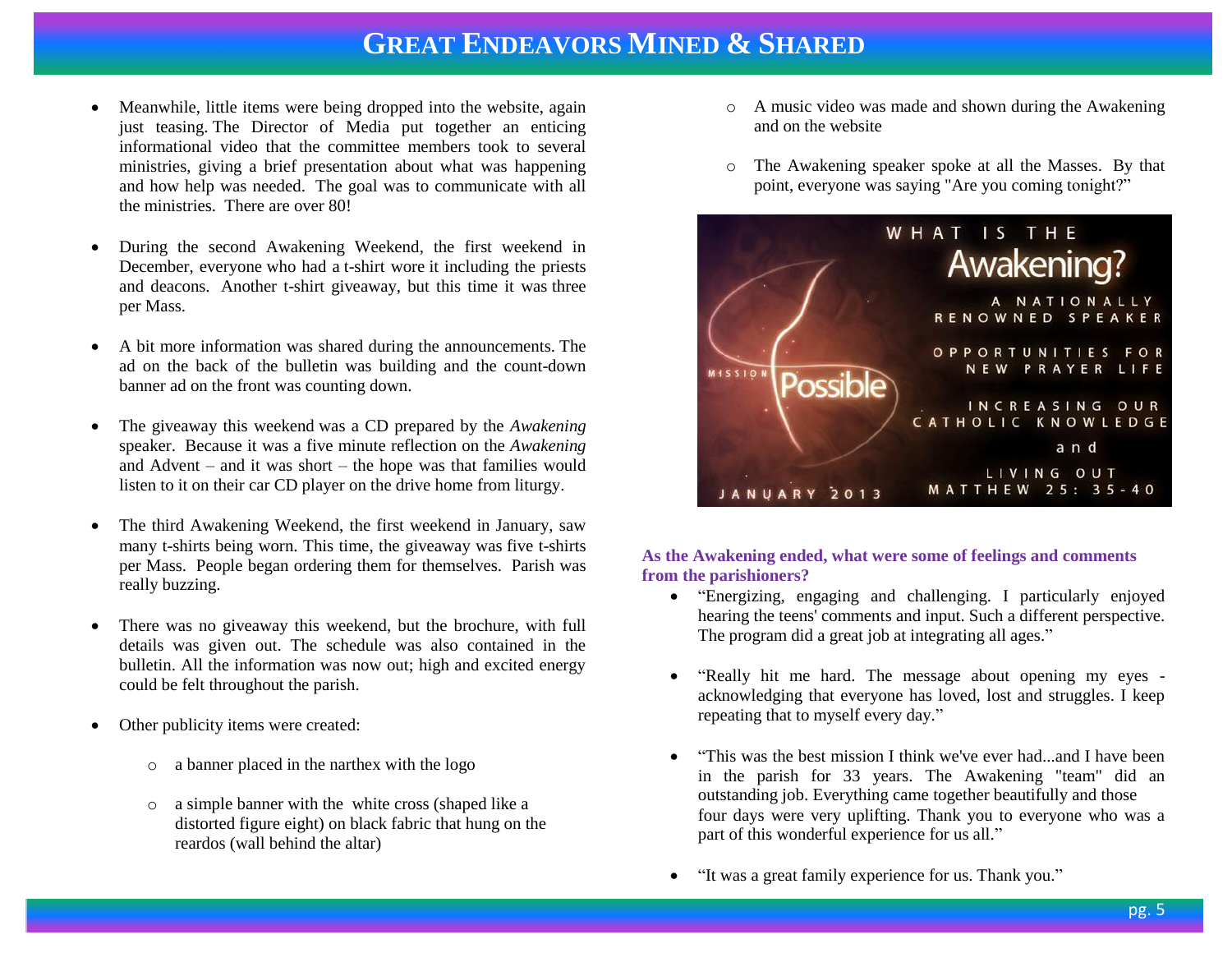- "Thank you for having such a fantastic mission for this parish. We just joined a few months ago and this was exactly what we needed to get the ball rolling in getting involved. What a fantastic job the ENTIRE staff did in putting this together. You could tell it was well planned, organized, thought out and the people that volunteered wanted to be there. Just outstanding; I can't say enough good about our experience. I should have brought my parents."
- "A great way to wrap up the evening and leave us ready to continue this awakening in our hearts and our lives. Especially outside of church, it is SO needed. The kids did a great job with the skit - I love seeing them participate and enjoy it. I wish I'd had Transfiguration church when I was a young church-goer. I might not have left the church for eight LONG years!!"
- "This was a really informative day. I wish I could have attended more of the sessions. The presentation from the director of Devereux was really great and opened my eyes quite a bit. I have a much clearer understanding of what they do and the issues with our youth that they help. The Director for Stand Up for Kids was really informative and seemed so compassionate. She gave an excellent presentation and really got everyone talking. I think we all related to her even better because her presentation was so good."

### **What did the staff and committee say when it was over: about their own experience; about what they witnessed happening in/for the parishioners during the Awakening?**

Kathy Montag, one of the coordinators of *Awakening*, reflectively summarizes for the staff and committee: **"**At the conclusion of the *Awakening*, staff and the committee were exhausted, yet standing in awe at the power of the Holy Spirit and how incredibly the Spirit moved within our parish family. No one expected the magnitude of the turnout nor the outpouring of affirmations that we received from those in attendance.

 The stories that we are hearing: people returning to the church, people embracing ministry for the first time, people turning from destructive habits, seeking counsel to heal; it's been truly nothing short of miraculous. Having said that, Transfiguration is a HUGE parish. Life and

daily pastoral work is perpetual. So, after a much-needed day of rest, the staff returned with a commitment to the work of Jesus in our ministries that embed us in our own parish, the city of Marietta, across the country and abroad.



*(Bulletin ad which ran in November)*

**As staff and committee, now that the week of Awakening has concluded and "life has gone back to normal," do you see any changes in parishioners, in parish life?**

 Kathy continues to share their experiences and plans: **"**We are now working on incorporating the *Awakening* experience into the solemn season of Lent. One example is a change in doing Stations of the Cross. It is our tradition to offer stations every Friday. This year, on one of the Fridays we are offering a "Justice Passion Walk" which has been fashioned after Catholic Relief Services Passion Walk that incorporates the traditional stations with pictures and reflections on issues of justice in our community.

 Another outgrowth from the *Awakening* is a Young Adult Ministry (YAMS) early morning bible study during Lent. Again, we are attempting to quench the parishioners' thirst for Christ that the Awakening ignited.

 Another issue that we are seeing is incredible numbers of participants at events that are traditions in our parish. One example: We offer a program called Jesus and the Media (JAM) for grades 7 and 8. The evening offers a social aspect as well as a learning experience about discerning healthy choices when choosing movies, music and television. Typically, we have about 30 young people attend. This year, there were sixty.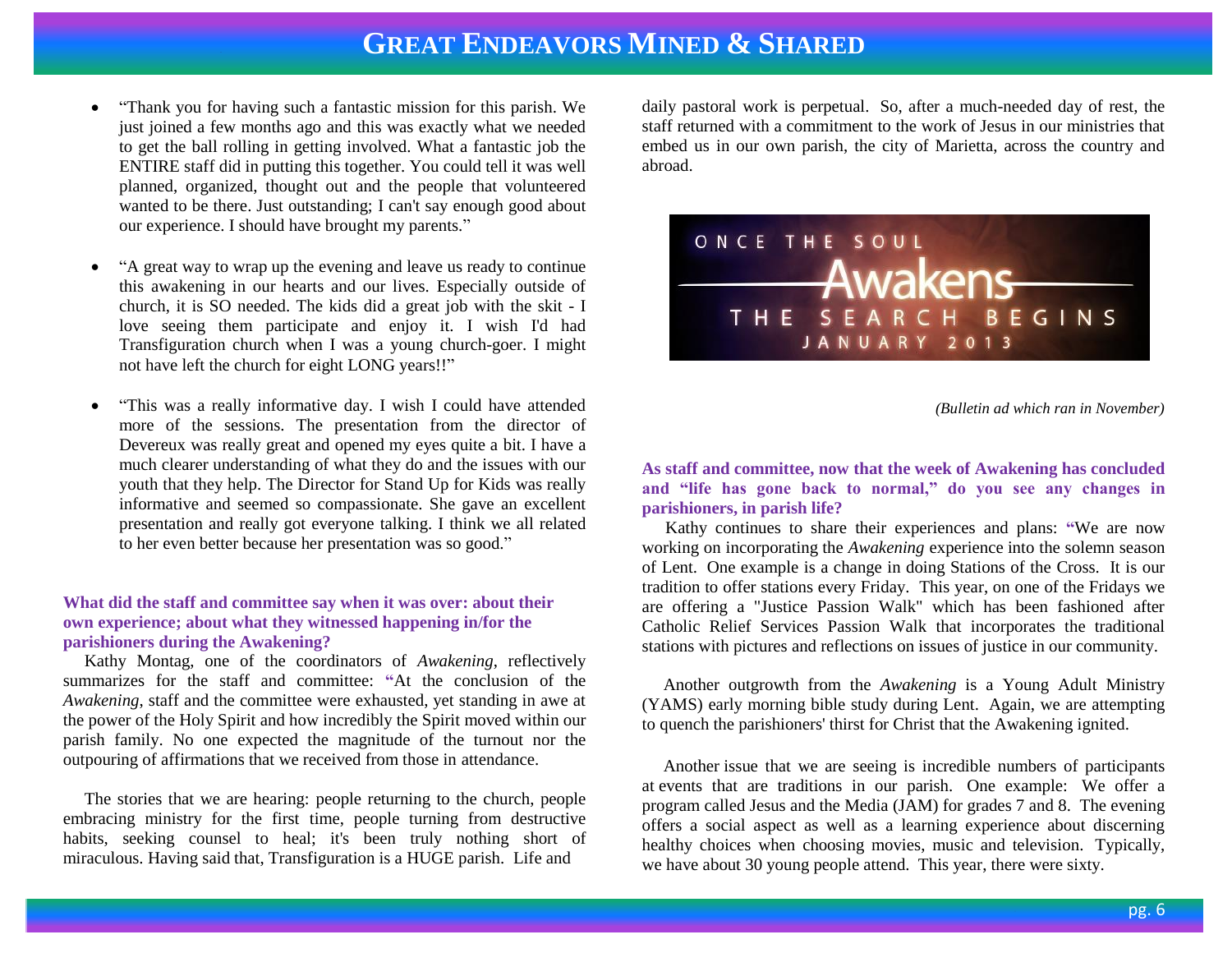We are seeing larger numbers everywhere. Is this a result of the *Awakening*? We hope so. More importantly, we pray that the Holy Spirit has taken hold of Transfiguration Catholic Church, and given to us a transfigured vision of what Life in Christ really means."

 As mentioned earlier in this issue, it was the conviction of Monsignor Bishop, the pastor, that a true measure of the success of the *Awakening* would be the growth of the Small Faith Groups program, especially during Lent. He, and the entire staff believe that through small groups, people can ask deep questions and share their faith as well as, perhaps even more importantly, participants can be vulnerable with one another, bare their hurts and lift up the hurting sometimes with prayer, sometimes with hugs.

 Kathy comments: "So is the ministry expanding as a result of the *Awakening*? The answer is an absolute YES. I don't have actual statistics, but the buzz is everywhere..."Which small group are you a part of?" resounds and reverberates from the narthex to Starbucks."

 Kathy continued to share a personal and tragic story about the power of small groups. "The week after the *Awakening*, a beloved staff family in our parish lost their son (age 19) in a car accident. The funeral was the most beautiful and crushing funeral that most of us have ever experienced. Imagine a packed church, over 1100 people, and probably a quarter of the attendees were teary-eyed young adults under the age of 25. Our amazing parish and these young people were doing the only thing we knew what to do: carry this family through a heart-wrenching time. This was the utmost and highest example of what God calls Church to be for this world.

 What does this have to do with Small Groups? I asked the mom how her daughter was doing (after the death of her brother); her immediate response was: 'the most amazing thing has happened to her...she decided to start her own small group.' A result of the *Awakening*? I hope so."

### **As staff and committee, what did you "learn" during this experience?**

 After months of reflection, Kathy, speaking for the staff and committee mentioned a few things:

"I think the most important thing we learned was that in order to

plan such a huge undertaking, it takes over a year of planning and many minds that can work together.

- Also, those who are in leadership need to have the vision to encourage others to utilize their talents and to be able to delegate.
- A well planned and executed marketing strategy is also crucial to the success of the event.
- And, the appeal of the lead speaker is primary. The speaker and the content/processes - must match the audience. What Transfiguration Catholic Church in Alpharetta, GA wants/needs can be dramatically different than a parish in northern Michigan, southern California, Australia or Scotland."



*(Magnets and stickers)*

### **Will you do anything differently when the next one is planned (in three years)?**

 At this point, the planning committee responded: "Come up with a better parking plan." (What a terrific "problem" to have!)